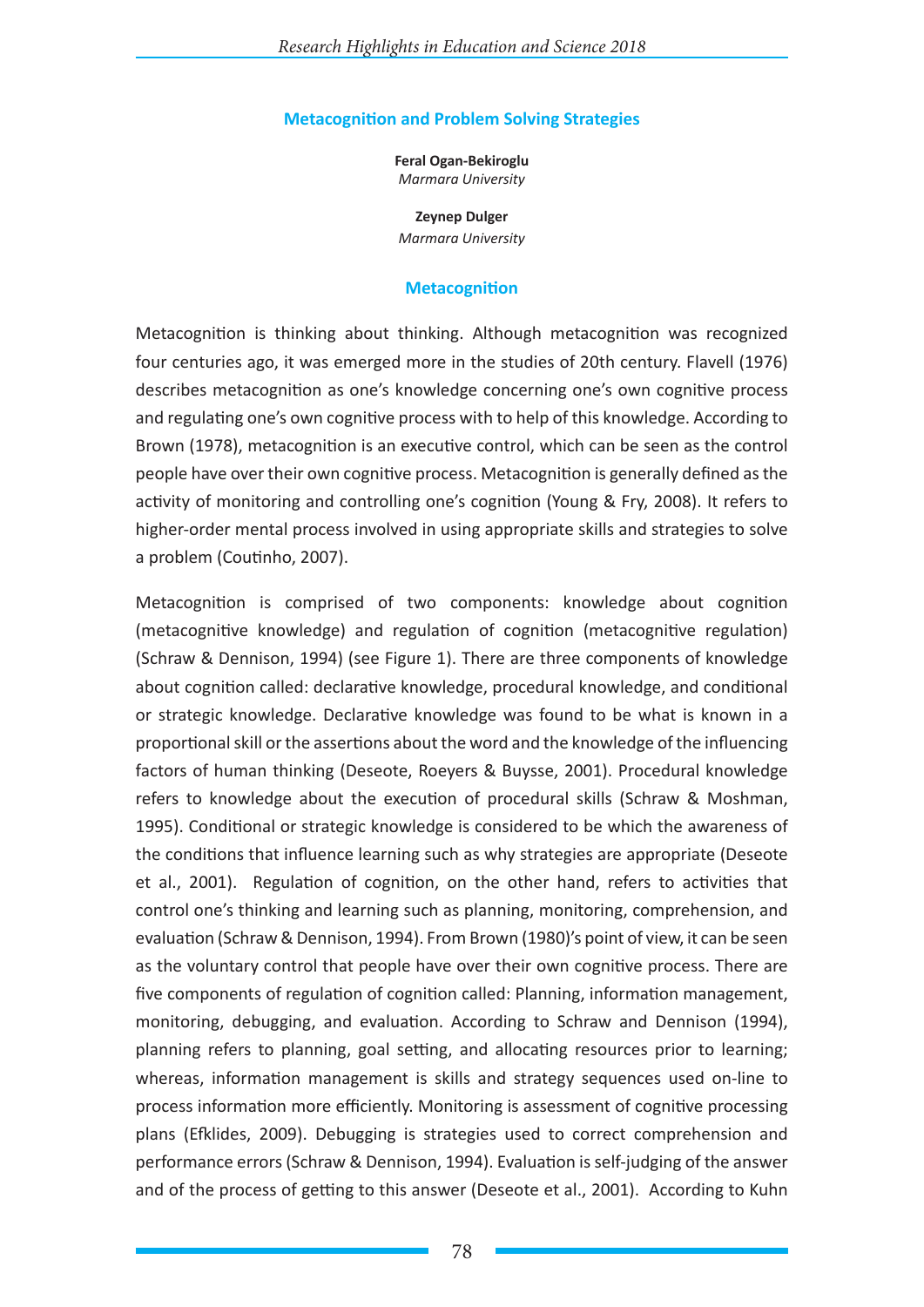(2000), there would seem few more important accomplishments than people becoming aware of and reflective about their own thinking and able to monitor and manage the ways in which it is influenced by external sources, in both academic, work, and personal life settings. Metacognitive development is a construct that helps to frame this goal (Kuhn, 2000).

This study engages with the Brown (1978)'s framework of metacognition as the theoretical foundation since the Brown framework provides direct application to academic learning settings (Baker & Brown, 1984).



Figure 1. Components of Metacognition

# **Problem Solving**

Problem solving is one of the most significant factors in the cognitive process. Problemsolving strategies play a central role in education because many tasks performed in professional and daily life require such strategies, which we define as planned sequences of activities leading to a goal, the solution of the problem (Taconis, Ferguson-Hessler & Broekkamp, 2001). Cause of problem solving involves the cognitive representation of prior experience and gives an overview of the students' plan of action in their cognitive process (Dhillon, 1998). The procedure in problem solving is to analyze the problem into the students' cognitive skills needed for solution (Mayer, 1998). According to Polya (1945), problem solving strategies consist of the following four major steps: description, planning, implementation, and checking (see Figure 2). Description is listing explicitly the given and desired information or drawing a diagram of solution. That is, it's a clear formulation of the problem. Planning is doing the basic relations and making outline for solving the problem. Implementation is executing the plan by doing calculations. Checking is controlling each of the steps as valid and if the final answer makes sense. In order to be successful in problem solving, students need to have ability to reflect upon, understand, and control their learning.

Gagne believed that "the central point of education is to teach people to think, to use their rational powers, to become better problem solvers" (1980, p. 85). Problem-solving plays a crucial role in the science curriculum and instruction in most countries, and is reported by many authors as a very difficult task for students (Mettes, Pilot, Roossink & Kramers-Pals, 1980).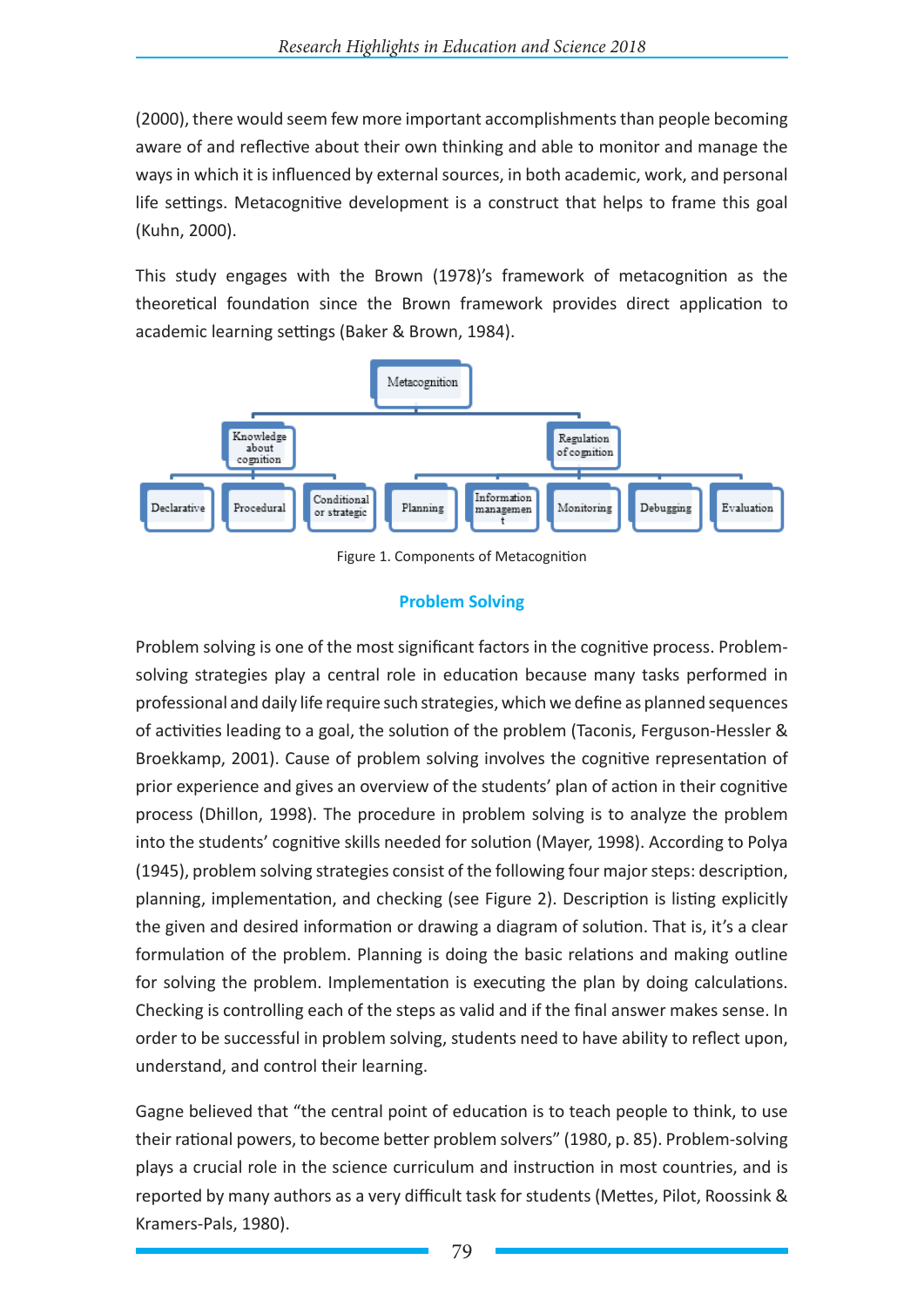

Figure 2. Components of Problem Solving Strategies Metacognition and Problem Solving

Since metacognition refers to higher-order mental process involved in using appropriate skills and strategies to solve a problem (Coutinho, 2007), learners' metacognitive ability allows them solving of problems successfully (Eric & Mansoor, 2007). Several cognitive processes and metacognitive strategies are integral to problem representation and problem execution and underlie successful problem solving (Mayer, 1998).

Metacognitive training programs were found effective for problem-solving strategies regardless of learning aptitude or achievement (Delclos & Harrington, 1991). Swanson (1990) indicated that metacognitive skills helped children of lower aptitude compensate on problem-solving tasks. In addition, Sperling, Howard, Miller and Murphy (2002) showed significant correlations between children's metacognitive awareness and problem solving strategies.

Reviewing of the literature shows that research has examined a possible relationship between metacognition and problem solving strategies in diverse domains such as mathematics (Daniel, 2003; Desoete, Roeyers & Buysse, 2001; Eric & Mansoor, 2007; Montague, 1992; Rosenzweig, Krawec & Montague, 2011; Schonfeld, 1992), chemistry (Sandi-Urena, Cooper & Stevens, 2012; Rickey & Stacy, 2000; Tosun & Senocak, 2013), and history and physics (Meijer, Veenman & van Hout-Wolters, 2006). For example, Desoete, Roeyers and Buysee (2001) worked with 165 children in Grade 3 to determine the relationship between metacognition and mathematical problem solving. Relationship between metacognitive skills and mathematical problem solving was found in this study. Rosenzweig, Krawec and Montague (2011) studied metacognitive awareness in problem solving in mathematical education. In their study, participants were 73 eighthgrade middle school students in a large metropolitan school district in the southeastern United States. Results of this study suggested that when one did not discriminate between the types of metacognitive verbalizations, students across ability groups looked relatively equivalent in the quantity of verbalizations regardless of the problem difficulty. The aim of the research done by Tosun and Senocak (2013) was to reveal the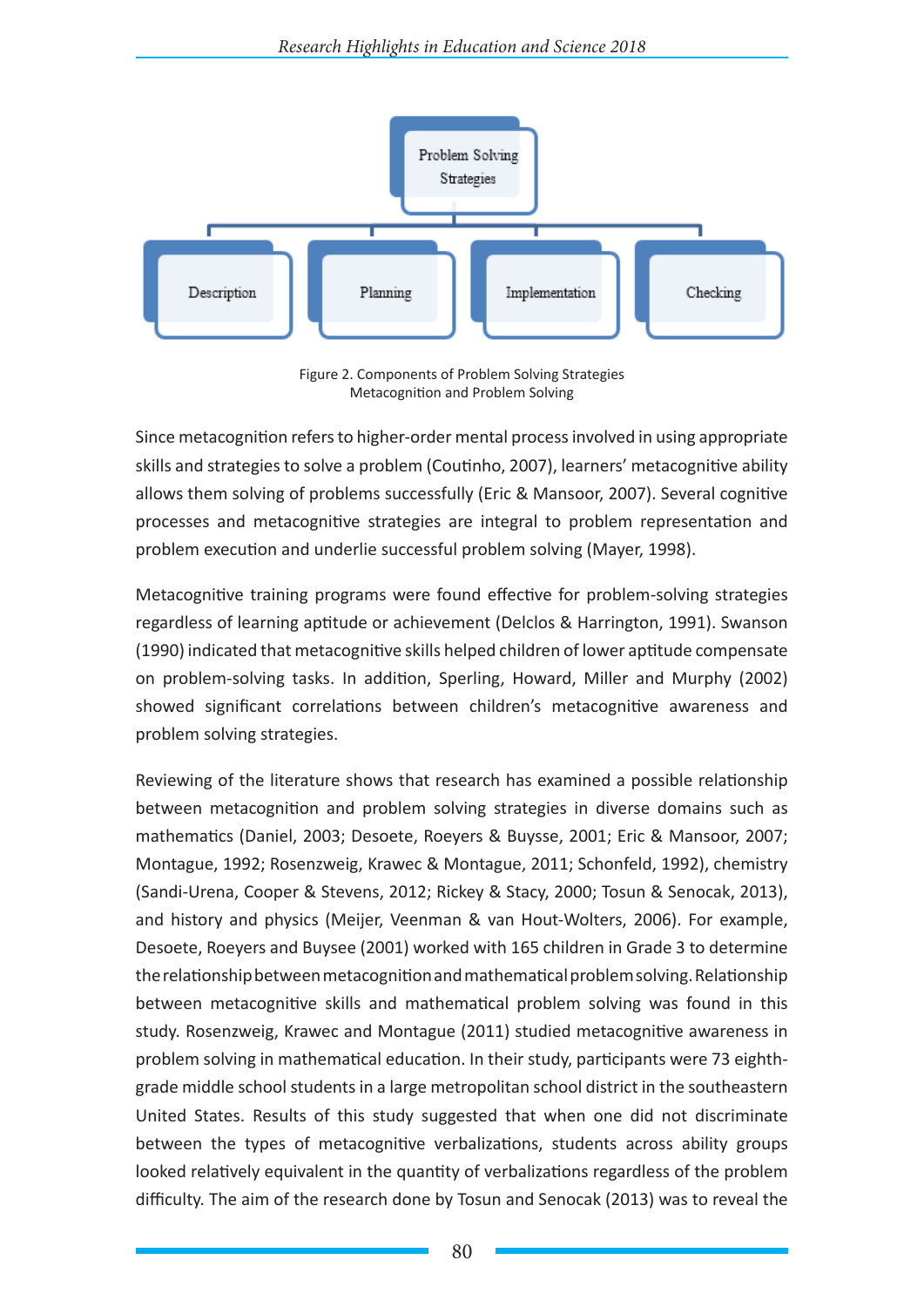effects of Problem Based Learning (PBL) on the metacognitive awareness of chemistry teacher candidates with different academic backgrounds. The sample of the study was 70 first-year undergraduate students at a state university. Findings showed that PBL was more effective in developing metacognitive awareness levels of students with weak science background knowledge compared to those with strong science backgrounds. However, research looking for a significant correlation between metacognition and problem solving strategies in physics is not ample. Moreover, research examining students' metacognitive behaviors during solving of physics problems are needed.

#### **References**

- Baker, L., & Brown, A. (1984). Metacognitive skills and reading. In P. D. Pearson, M. Kamil, R. Barr, & P. Mosenthal (Eds.), *Handbook of reading research* (pp. 353– 394). New York: Longman.
- Brown, A. L. (1978). Knowing when, where, and how to remember: A problem of metacognition. In R. Glaser (Ed.), *Advances in instructional psychology* (Vol. 1) (pp. 77-165). Hillsdale, NJ: Lawrence Erlbaum Associates.
- Brown, A. L. (1980). Metacognitive development and reading. In R. J. Spiro, B. C. Bruce & W. Brewer (Eds.), *Theoretical issues in reading comprehension* (pp. 453-481). Hillsdale, NJ: Lawrence Erlbaum Associates.
- Coutinho, S. A. (2007). The relationship between goals, metacognition, and academic success. *Educate Journal, 7*(1), 39-47.
- Daniel, G. E. (2003). Effects of cognitive strategy instruction on the mathematical problem solving of middle school students with learning disabilities (Doctoral dissertation, Ohio State University, 2003). Retrieved from ProQuest Digital Dissertations (UMI No 3093640).
- Delclos, V. R., & Harrington, C. (1991). Effects of strategy monitoring and proactive instruction on children's problem-solving performance. J*ournal of Educational Psychology, 83*(1), 35–42.
- Desoete A., Roeyers H., & Buysse A. (2001). Metacognition and mathematical problem solving in grade 3. *Journal of Learning Disabilities, 34*(4), 435.
- Dhillon, A. S. (1998). Individual differences within problem solving strategies used in physics. *Journal of Science Education, 82*, 379-405.
- Efklides, A. (2009). The Role of Metacognitive Experiences in The Learning Process. *Psicothema, 21*(1), 76-82.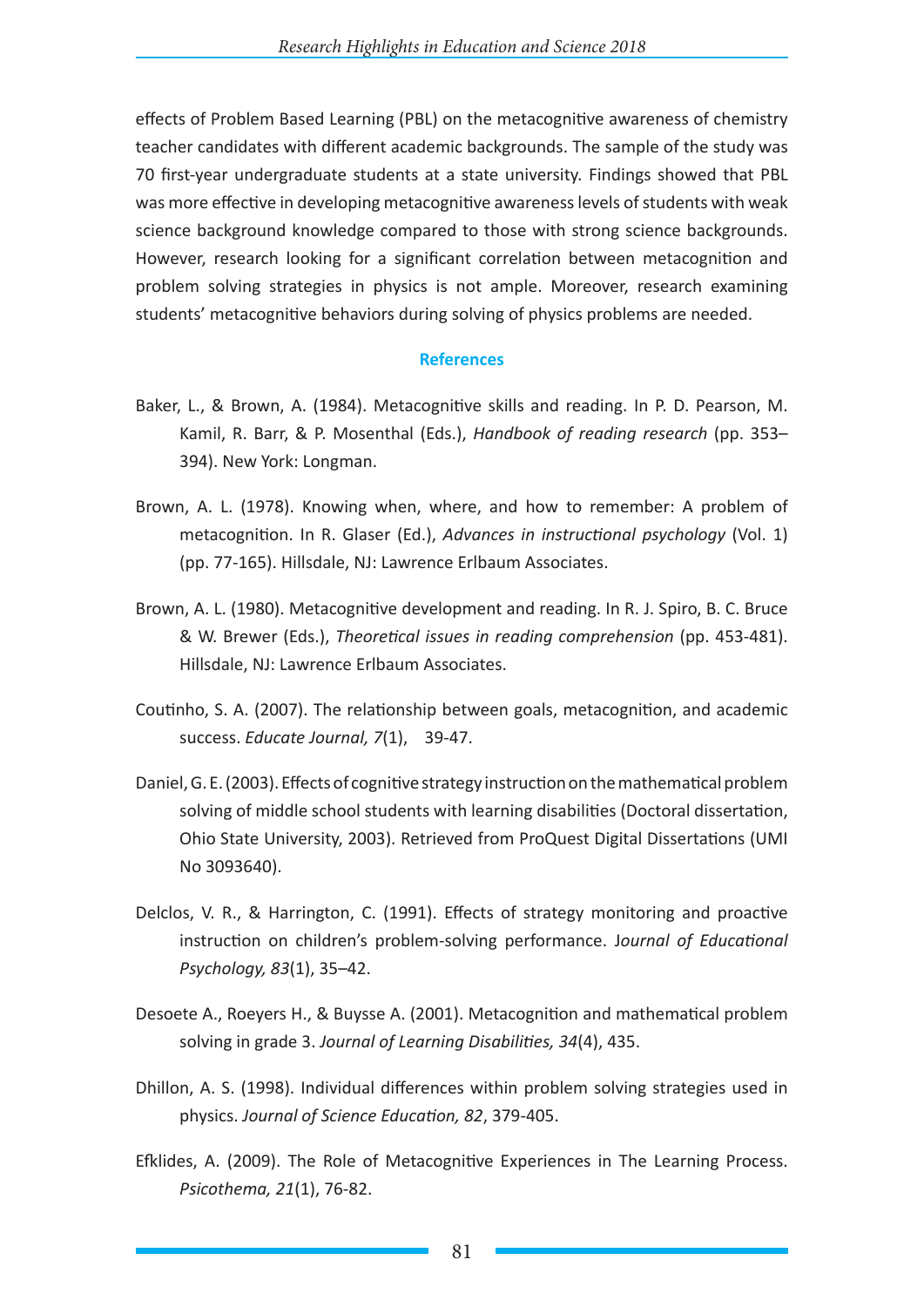- Eric, C. C. M., & Mansoor, N. (2007). Metacognitive behaviors of primary 6 students in mathematical problem solving in a problem-based learning setting.
- Flavell, J. H. (1976). Metacognitive aspects of problem solving. In L. Resnick (Ed.), *The nature of intelligence* (pp. 231-236). Hillsdale, NJ: Lawrence Erlbaum.
- Gagne R. M. (1980). Learnable Aspects of Problem Solving. *Educational Psychologist, 15(2)*, 84-92.
- Kuhn, D. (2000). Metacognitive development. *Current Directions in Psychological Science, 9*(5), 178-181
- Mayer, R. E. (1998). Cognitive, metacognitive, and motivational aspects of problemsolving. *Instructional Science, 26*, 49.
- Meijer, J., Veenman, M. V. J., & Van Hout-Wolters, B. H. A. M. (2006). Metacognitive activities in tekst-studying and problem-solving: Development of a taxonomy. *Educational Research and Evaluation, 12*(3), 209–237.
- Mettes, C. T. C. W., Pilot, A., Roossink, H. J., & Kramers-Pals, H. (1980). Teachning and learning problem solving in science. *Journal of Chemical Education, 57*(12).
- Montague, M. (1992). The Effect of Cognitive and Metacognitive Strategy Instruction on the Mathematical Problem Solving of Middle School Students with Learning Disabilities. *Journal of Learning Disabilities, 25*(4), 230-248.
- Polya, G. (1945). *How to solve it*. Princeton, NJ: Princeton University Press.
- Rickey, D., & Stacy, A. M. (2000). The role of metacognition in learning chemistry. *Journal of Chemical Education, 77*(7), 915–919.
- Rosenzweig, C., Krawec, J., & Montague, M. (2011). Metacognitive strategy use of eighth- grade students with and without learning disabilities during mathematical problem solving: A think - aloud analysis. *Journal of Learning Disabilities, 44*(6), 508-520.
- Sandi-Urena, S., Cooper, M., & Stevens, R. (2012). Effect of cooperative problem-based lab instruction on metacognition and problem-solving skills. *Journal of Chemical Education, 89*(6), 700–706 .
- Schraw, G., & Dennison R. S. (1994). Assessing metacognitive awareness. *Contemporary Educational Psychology, 19*, 460-475.